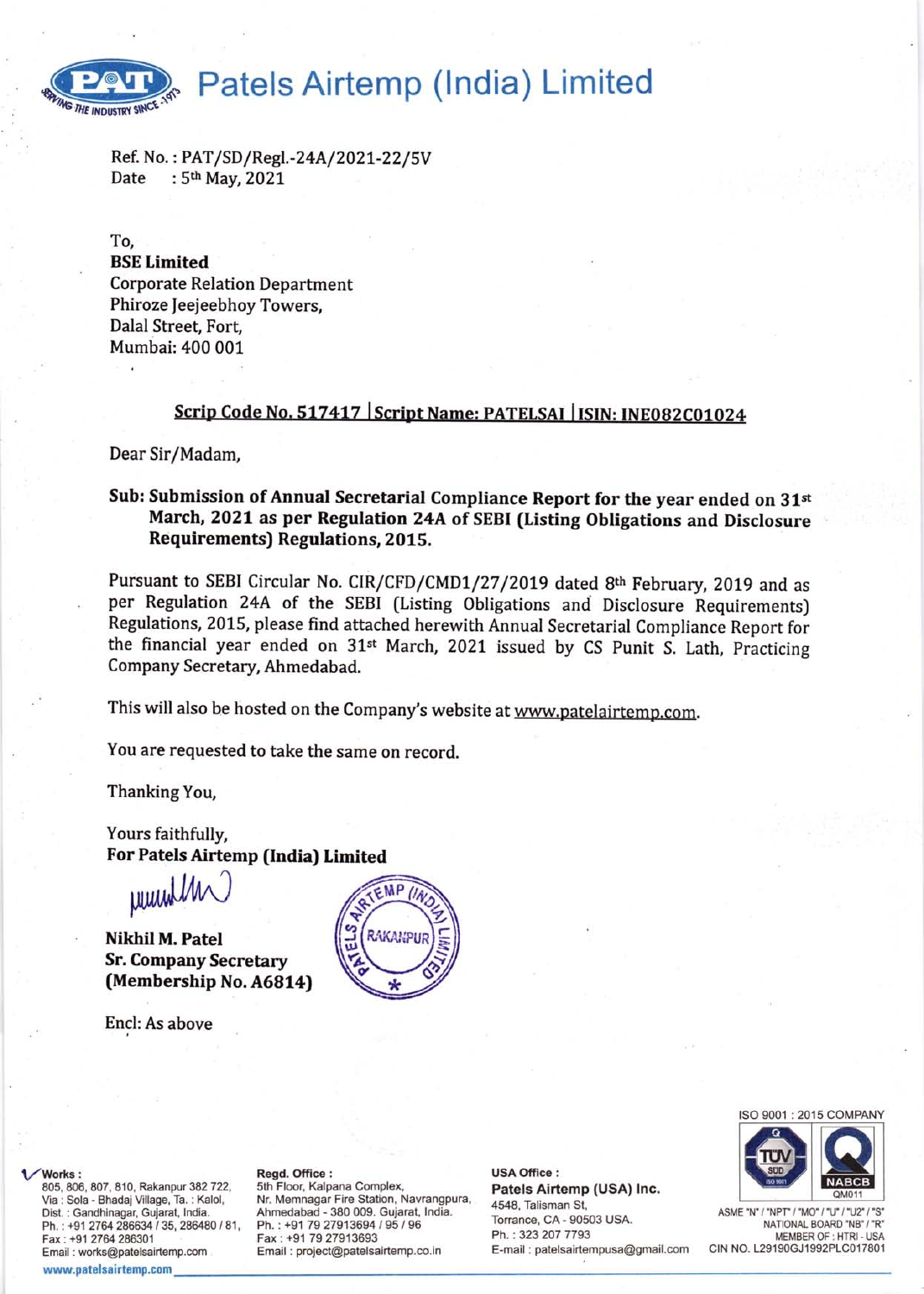## Punit S. Lath (B.Com., ACS) **Practicing Company Secretary by**



**Tele.: 091 (079) 40069787,40008994; M.: 8000860208; E·mail Id: punit.lath@Yahoo.com** 

Annual Secretarial Compliance Report of Patels Airtemp (India) Limited (ClN : L29190GJ1992PLC017801) for the year ended 31<sup>st</sup> March, 2021

I, Punit Santoshkumar Lath, Practicing Company Secretary have examined:

- (a) all the documents and records made available to us and explanation provided by Patels Airtemp (India) Limited ("the listed entity"),
- (b) the filings/ submissions made by the listed entity to the stock exchanges,
- (c) website of the listed entity,
- (d) any other document / filing, as may be relevant, which has been relied upon to make this certification,

for the year ended  $31<sup>st</sup>$  March, 2021 ("Review Period") in respect of compliance with the provisions of:

- (a) the Securities and Exchange Board of India Act, 1992 ("SEBI Act") and the Regulations, circulars, guidelines issued there under; and
- (b) the Securities Contracts (Regulation) Act, 1956 ("SCRA"), rules made there under and the Regulations, circulars, guidelines issued there under by the Securities and Exchange Board of India ("SEBI");

The specifrc Regulations, whose provisions and the circulars/ guidelines issued there under, have been examined, include:

- (a) Securities and Exchange Board of India (Listing Obligations and Disclosure Requirements) Regulations, 2015;
- (b) Securities and Exchange Board of India (Substantial Acquisition of Shares and Takeovers) Regulations, 2011;
- (c) Securities and Exchange Board of India (Prohibition of Insider Trading) Regulations, 2015;
- $(d)$ Securities and Exchange Board of India (Issue of Capital and Disclosure Requirements) Regulations, 2018; Not applicable, as the Company has not issued any Securities during the year under review;

Office Address: 808, 8<sup>th</sup> Floor, Sukhsagar Complex, Beside Hotel Fortune Landmark, Ashram Road, Usmanpura Cross Road, Usmanpura, Ahmedabad, Gujarat - 380013, INDIA.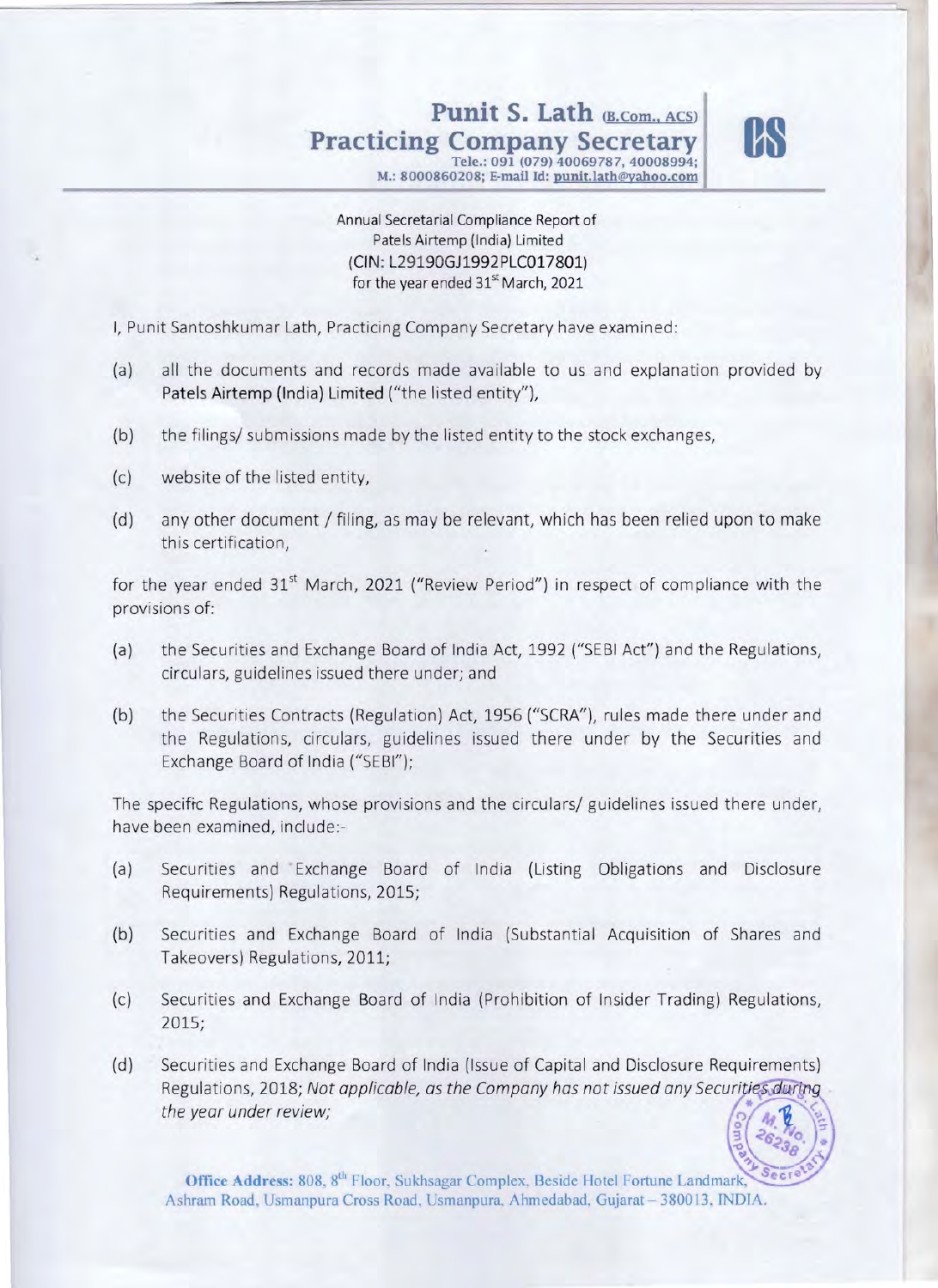## **Punit S. Lath (B.Com., ACS) Practicing Company Secretary** Tele.: 091 (079) 40069787,40008994;



 $\mathbb{R}$ .

M.: 8000860208; E-mail Id: punit.lath@yahoo.com

- (e) The Securities and Exchange Board of India (Buyback of Securities) Regulations, 2018; *Not applicable, as the Company has not bought back* or *propose to buy-back any of its securities during the year under review.*
- (f) Securities and Exchange Board of India (Share Based Employee Benefits) Regulations, *2014; Not applicable, as the Company has not issued any shares/ options to directors/ employees under the said guidelines* / *regulations during the year under review;*
- (g) Securities and Exchange Board of India (Issue and Listing of Debt Securities) Regulations, 2008; *Not applicable, as the Company has not issued any debt securities which are listed during the year under review;*
- (h) Securities and Exchange Board of India (Issue and Listing of Non- Convertible and Redeemable Preference Shares) Regulations, 2013; *Not applicable, as the Company has not issued any such securities during the year; and* circulars/ guidelines issued thereunder;
- (i) Securities and Exchange Board of India (Depositories and Participant Regulation), 2018;
- j) The Securities and Exchange Board of India (Registrars to an Issue and Share Transfer Agents) Regulations, 1993 regarding the Companies Act and dealing with client;

and based on the above examination, I hereby report that, during the Review Period:

(a) The listed entity has complied with the provisions of the above Regulations and circulars/guidelines issued there under as applicable to it, except in respect of matters spécified below :-

| No. | Compliance Requirement<br>Regulations, circulars, guidelines<br>including specific clause | Deviations | Observations Remarks of<br>the Practicing Company<br>Secretary |  |  |  |
|-----|-------------------------------------------------------------------------------------------|------------|----------------------------------------------------------------|--|--|--|
|     |                                                                                           |            |                                                                |  |  |  |

Note: BSE Limited has vide it's e-mail dated 15/02/2021, levied the, fine for non-compliance of Regulation 17(1) of SEBI (LODR) regulations, 2015 in respect of composition of Board.

The said fine was levied due to misunderstanding occurred to BSE Limited, due to technical and typographical error in Corporate Governance report for the quarter ended on 31*st* December, 2020, submitted to BSE Limited. For which company has submitted the proper reply with explanation and necessary documents and same was accepted by BSE Limited and there was no fine levied on the Company.